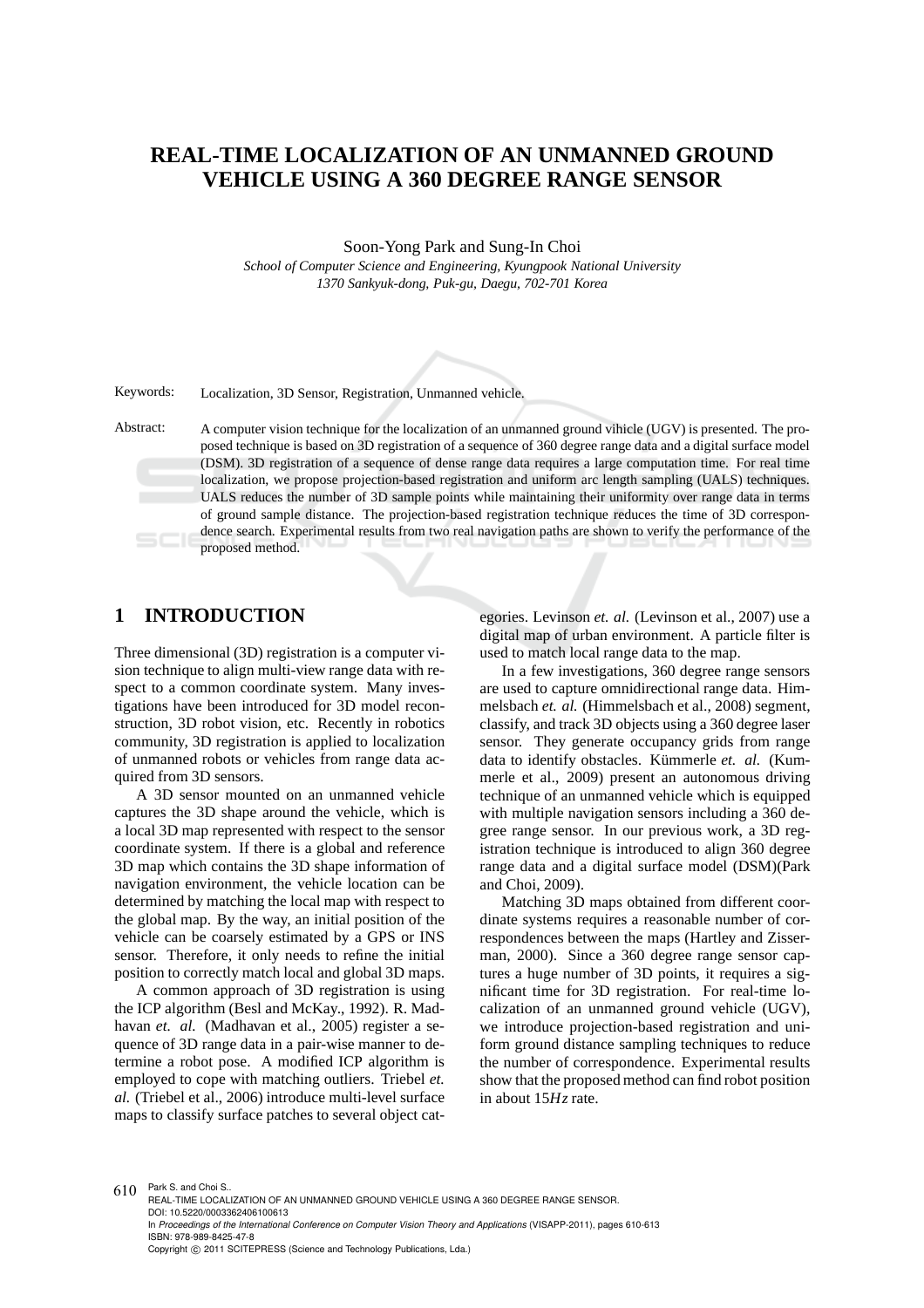## **2 RANGE FORMAT & SAMPLING**

#### **2.1 Range Data Format**

The range sensor used in this paper is a Velodyne HDL-64ES2 LADAR sensor mounted on the top of an UGV. The sensor captures 360 degree range data by rotating 64 lasers and detectors at 10*Hz* revolution rate. The sensor is mounted at 2.081*m* height from the ground. The vertical field of view of the sensor is 26.8 degree, 2 degree above and 24.2 degree below the horizontal plane.

Each laser detector captures maximum 2048 3D points in a single revolution. Total 64 laser detectors then capture 3D point clouds which are represented with respect to the sensor coordinate system as shown in Figure 1. To rasterize the 3-D data, we convert the point clouds to a 2.5D depth map called "range frame". The size of the map is  $64 \times 1800$  in row and column, where the row index *L* and the column index φ correspond to the laser number and the horizontal angle, respectively. As the column index, 360 degree range data is quantized with 0.2 degree angular resolution.



Figure 1: Format of 360 degree range frame.

#### **2.2 Uniform Arc Length Sampling**

In this section, we propose a new sampling method called a uniform arc length sampling (UALS) technique. In contrast to conventional uniform point sampling (UPS) techniques, our approach uniformly samples 3D points in terms of ground distance along the scan circles. Let  $\alpha(L)$  be the circumference of a scanning circle of a line *L*, and  $\Theta(L)$  be a vertical angle between the horizontal plane and a ray from the sensor to line *L*. Then  $\alpha(L)$  is proportional to the  $tan(90 - \theta(L))$ .

If  $\Theta(L)$  is larger than 1.0 degree,  $\alpha(L)$  is computed as shown in Equation 1. In this equation, *h* is the height of the sensor from the ground, *dmax* is the maximum sensing distance, and  $\alpha_{max}$  is the maximum circumference. The sampling interval  $\phi_s(L)$  along the rotation angle is then computed by dividing the maximum sensing circumference by  $\alpha(L)$  as in Equation 2.

$$
\alpha(L) = \begin{cases} \alpha_{max} = 2\pi d_{max} & \text{if } \theta > 1.0, \\ 2\pi h \times \tan(90 - \theta(L)) & \text{otherwise.} \end{cases}
$$
 (1)

$$
\phi_s(L) = \lfloor \frac{k\alpha_{max}}{\alpha(L)} + 0.5 \rfloor \tag{2}
$$

In each scanning line of a range frame, we sample 3D points from the first point  $P(0,L)$  to the i-th sample point such that

$$
P_i(L) = P(i \times \phi_s(L), L). \tag{3}
$$

As shown in the right of Figure 2, sampling is done with uniform arc length *k*α*max* regardless of scanning distance of each line. Here, *k* is a constant to control the density of sampled points. However, in conventional UPS method,  $\phi_s(L)$  is constant. Depending on the value of  $\phi_s(L)$ , the sampling density could be too dense or sparse in UPS method. On the contrary, UALS method samples 3D points uniformly over all scanning lines in terms of ground sample distance.



Figure 2: Comparison of two sampling methods, UPS and UALS.

### **3 AUTOMATIC LOCALIZATION**

#### **3.1 Localization Scheme**

Localization of an UGV is done by two separate registration steps as shown in Figure 3. A pairwise (local) registration step is followed by a (global) registration step. The local registration aligns two consecutive range frames and computes the transformation of the current range frame with respect to an initial position. However, accumulation errors due to the registration of a long sequence of range data could yield erroneous localization. To overcome this problem, a global registration is done next (Park and Choi, 2009).



Figure 3: Flow of autonomous localization.

#### **3.2 Projection-based ICP**

In pair-wise registration, it is required to find corre-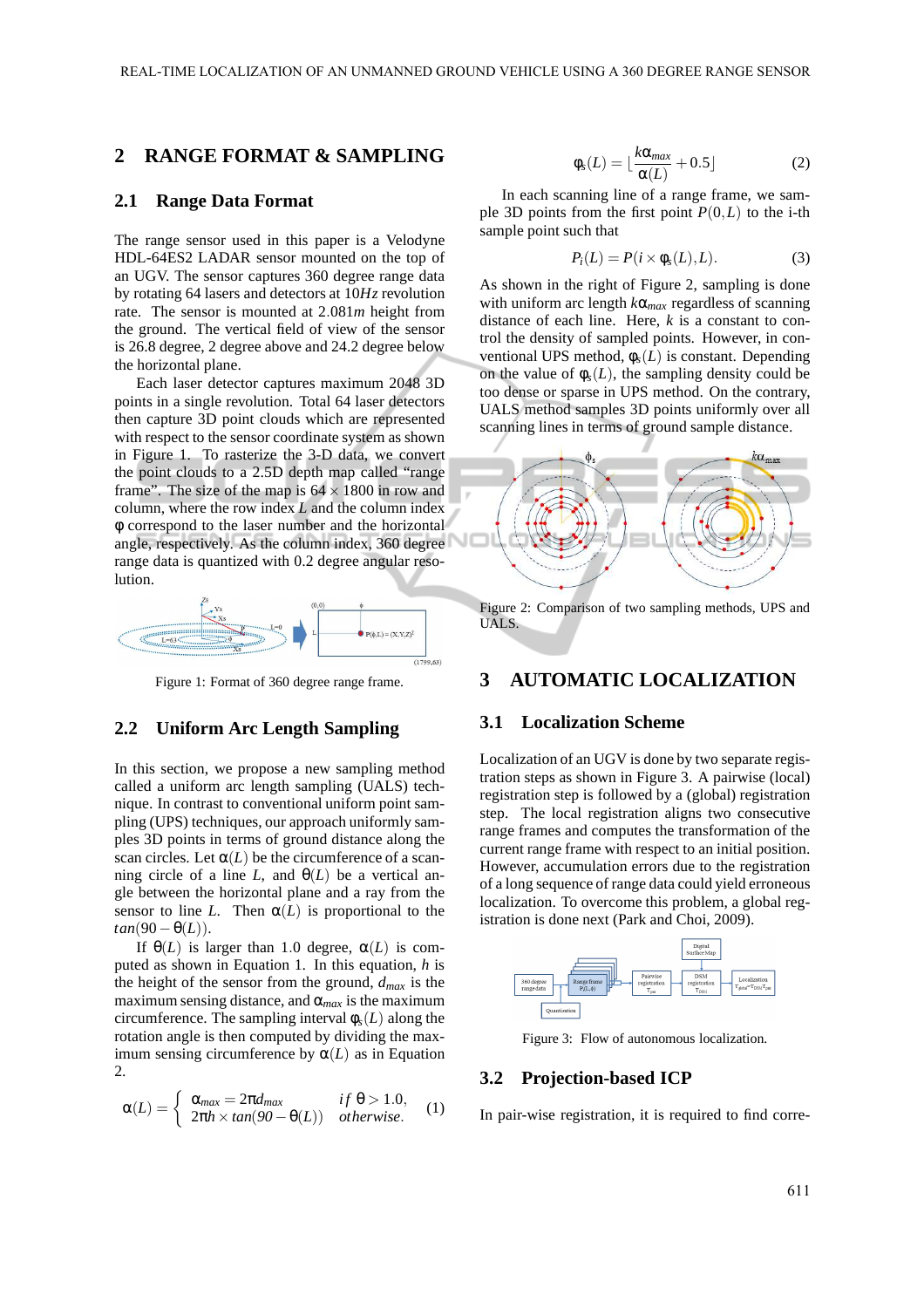spondences between two 3D range frames, source and destination as shown in Figure 4. Suppose there is a 3D point **P** in the source frame. Then, we need to find a matching point  $Q'$  in the destination. A projectionbased registration is introduced for fast correspondence search.

Suppose the source is the current frame (n) and the destination is the previous frame (n-1). The previous frame is considered to be aligned already with respect to a reference coordinate sytem. Let the current position of the source frame be the same with that of the destination, which is  $\mathbf{T}_{n-1,0}$ . To find the correspondence, we first transform the source point **P** to the initial position such that  $P' = T_{n-1,0}^{-1}P$ . Second, **P**<sup> $\prime$ </sup> is projected to a 2D point  $q(\phi, L)$  in the destination frame by calculating φ and *L*. Then, we search **Q** which is the closest to **P**. Since two range frames are reasonably close enough, we can restrict the search range as shown in the figure. In real experiments, we fix the angle search range to  $\pm 15^{\circ}$  and the line range to  $\pm 3$  from  $q(\phi, L)$ .

The corresponding point **Q**′ is now derived as the intersection of the normal vector of **P** with the tangent plane at **Q**. After a sufficient number of correspondences are defined, a transformation matrix  $\mathbf{T}_{pair} =$ [**R***pair*|**t***pair*] can be derived to minimizes the registration error ε*pair* as in Equation 4.

$$
\varepsilon_{pair} = \sum_{k=1}^{K} \left\| \mathbf{Q}'_k - (\mathbf{R}_{pair} \mathbf{P}_k + \mathbf{t}_{pair}) \right\|^2.
$$
 (4)

After the pair-wise registration is finished, the position of the current frame is refined using a digital surface model. An ICP-based method is used in the second step. However, the DSM is divided into multiple elevation layers to speed up the global registration (Park and Choi, 2009).



Figure 4: Projection-based pairwise registration scheme.

## **4 EXPERIMENTAL RESULTS**

To analyze the localization error of the proposed method, two different navigation paths are used.

Along each navigation path, we drive an outdoor UGV and acquire a sequence of 3D range data. At the same time, we record the ground truth positions of the path in every revolution of the 360 degree range sensor. The sensor is rotated in 10*Hz* revolution speed. The UGV used in this experiment is shown in Figure 5(a). A DSM with two navigation regions is shown in Figure 5(b). Table 1 shows some properties of two navigation paths.



Figure 5: (a) An UGV with 360 degree range sensor (b) DSM.

Table 1: Properties of navigation paths.

| Path                 | Path-1            | Path-2             |
|----------------------|-------------------|--------------------|
| # of frames          | 650               | 970                |
| DSM size(pixel)      | $969 \times 2713$ | $1677 \times 1441$ |
| $DSM$ accuracy $(m)$ | 0.5               | 0.5                |

We compare our localization method with an ICP algorithm. In this ICP algorithm, source points are sampled by UPS and the k-d tree search algorithm is also combined when searching the closest points. In each navigation path, average registration error and processing time are recorded. For fair comparison, the number of sampled points of two methods are set as same as possible.

Table 2 shows the results of two paths. In both paths, localization time of our method is less than 0.1*sec*, which means more than 10*Hz* speed. Localization speed is about three times faster than the ICP method. Localization error is also smaller than the ICP.

Table 2: Average localization error and time.

| Path   | Method    | Error(m) | Time (msec) |
|--------|-----------|----------|-------------|
| Path-1 | $ICP+UPS$ | 6.5      | 273.9       |
|        | Proposed  | 4.63     | 92.4        |
| Path-2 | $ICP+UPS$ | 7.27     | 365.3       |
|        | Proposed  | 4.46     | 97.3        |

Figure 6 plots the vehicle positions of two experiments with respect to the ground truth. In each figure, our method is compared with the ICP method. Plots of our method are closer to the ground truth. Figure 7 shows localization error in each frame of the test sequences. Compare to the ICP method, our method